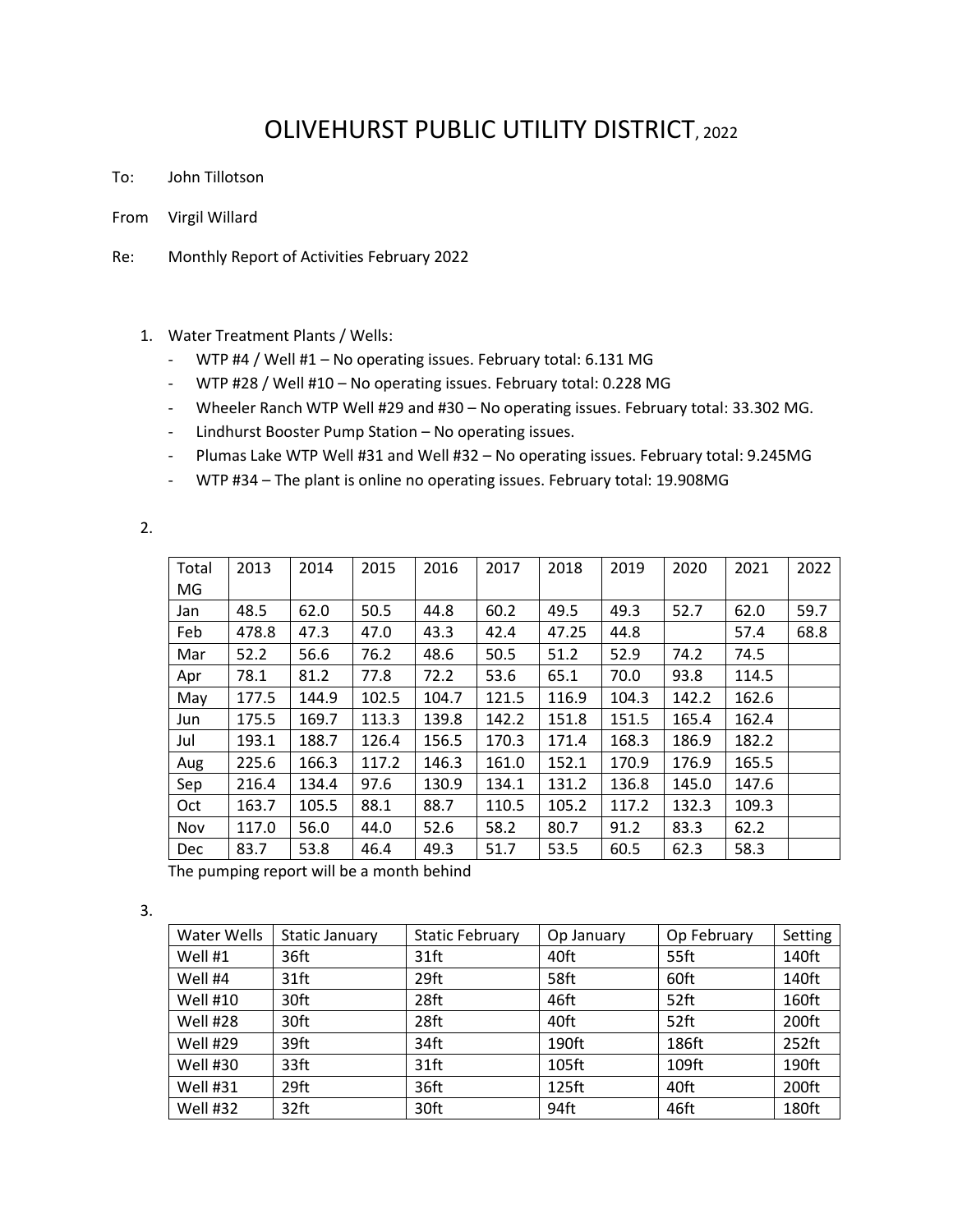| ົາລົ<br>68ft<br>$  -$<br>#34<br>⊿∩f'<br>∩⊷<br>ام/M<br>-<br>. .<br>-<br>باالك<br>コロレ<br>--- |  |
|--------------------------------------------------------------------------------------------|--|
|--------------------------------------------------------------------------------------------|--|

- 4. For the month of February 2022 the distribution system and water treatment plants met all requirements.
- 5. Water Distribution Repairs:
	- 1570 2<sup>nd</sup> street meter relocate and repair water service
	- Rod jobs: 1986 and 1990  $14<sup>th</sup>$  street
- 6. Radio Read Meters:
	- 126 meter locations on MXUs have been tested and repaired
	- 6 flow checks evaluated and discussed with customers

Below is a list of repairs/expenditures recognizing failure after the monthly meter read. December meter repair \$2,328. The meter expenditure will be an addition to all Water Department monthly reports.

- 60 locations on Non Consumption list repaired as necessary
- 8 MXU replaced (8x \$160.00) = \$1,288
- 10 registers replaced (10 x\$72.00) = \$720
- $-4$  chambers replaced  $(4 \times $40.00) = $160$
- 7. Meter Program 407 flat rate services.
- 8. Water service shut off for non-payment  $-0$
- 9. District Subdivision and other projects
	- a. February Finals:

Plumas Lake: 18

- o 1697, 1701, 1705 Bedrock BHP Builders
- o 1913, 2014, 2018, 2022 Jamison DR Horton
- o 1166, 1173, 1174 Cabernet Lennar
- o 1140, 1147, 1148, 1155, 1163 Sugarstick Lennar
- o 1287, 1294, 1299, 1305 Callison Lennar
- o 1091, 1095, 1099, 1103 Santa Barbara Cresleigh Homes